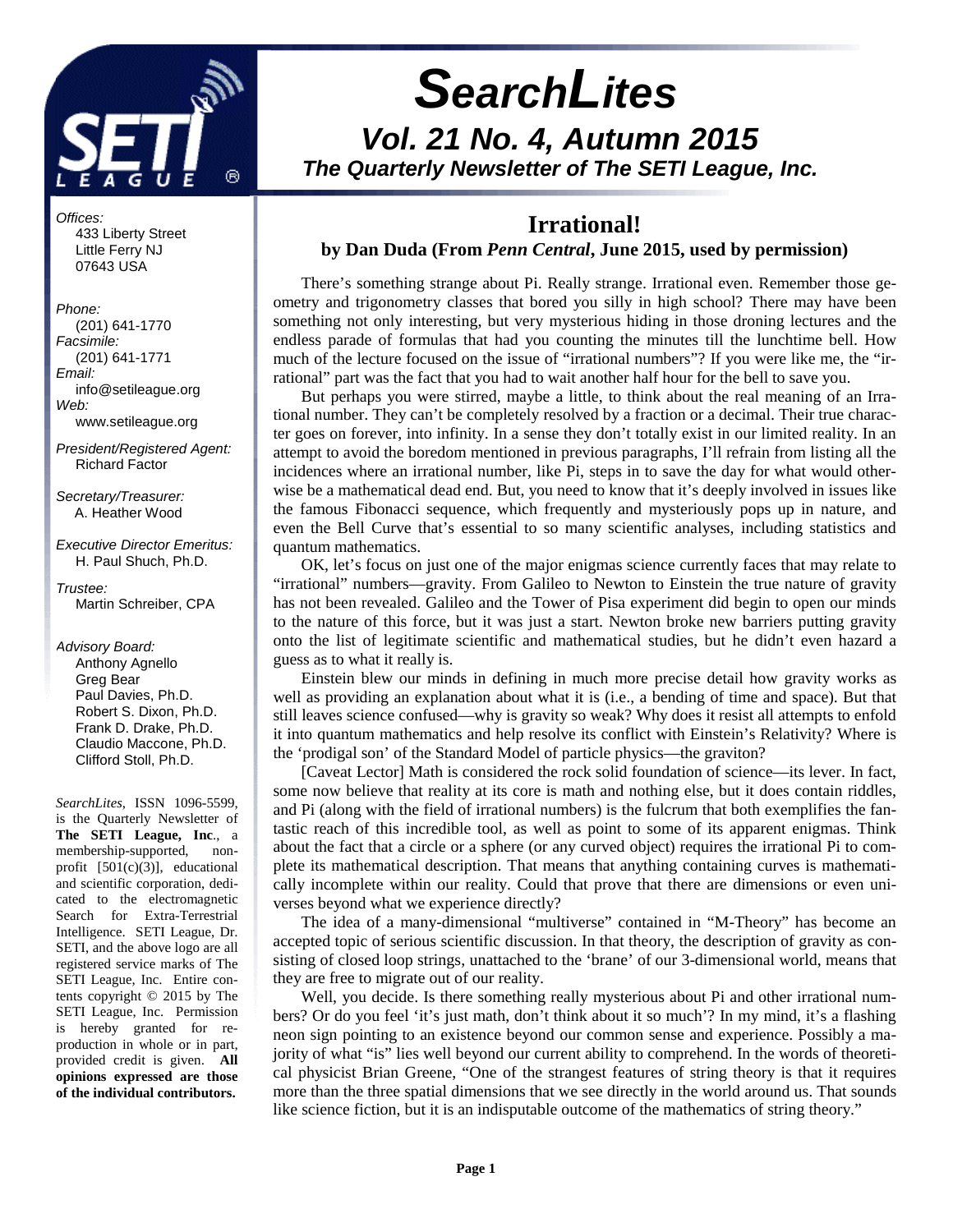# *Ask Dr. SETI ®*

# **Following Up on Past Detections**

## **Dear Dr. SETI:**

*I see from your website that Project Argus has plateaued at ~150 telescopes, and has switched to a strategy of intermittently scanning the whole sky. There have been a number of signals of apparently extraterrestrial origin that have lasted a brief time and never been seen again. The WOW! signal, at 30 sigmas, is the standard for Project Argus. The 2010 signal from TYC 1220-91-1, a solar twin older than the sun, was at 300 sigmas IIRC and at Pi \* 1420 MHz. Carl Sagan, in PALE BLUE DOT, mentions 11 such signals and that was about 20 years ago.* 

*Benford has argued well that the best strategy for contacting another planetary system is to scan the Milky Way with a narrow beam, or sending quick bursts to nearby likely stars at high power. Such Benford Beacons would give such short bursts at long repetition periods, Would it be possible to devote some of the Project Argus telescopes to monitor the strongest signal locations continuously, so we can get a repetition period and confirm them? Anonymous, via email*

# **The Doctor Responds:**

You raise some important questions about follow-up detection and signal verification. Unfortunately, the answer is not a simple one.

First off, the validity of the very kind of ongoing monitoring of known coordinates of past detections is widely recognized, and such activities are vigorously pursued. The coordinates of the Ohio State University "Wow!" signal, for example, are probably the most widely observed of any in the sky. Thousands of hours of observation have been conducted over the past 37 years, from all of the world's great radio telescopes (I was privileged to conduct one such set of observations myself, from NRAO Green Bank WV). They have all come up empty, but that does not invalidate the follow-up monitoring strategy.

The two most widely practiced SETI search strategies are the all-sky survey and the targeted search. They are compared and contrasted in this brief article:

http://www.setileague.org/general/whatsurv.htm

The two strategies require different instrumentation designs. An all-sky survey is best conducted with relatively small, low-gain antennas, which exhibit a wide angular beamwidth, maximizing sky coverage. They tend to be fixed in orientation, operating in drift scan, or meridian-transit, mode.

Targeted searches require much larger, higher gain antennas with incredibly narrow beamwidths, which are operated in tracking mode to remain fixed upon a single set of celestial coordinates as the Earth rotates on its axis. Since the kind of follow-up activity you suggest is in effect a targeted search, it is best performed with instrumentation of the latter type.

Since Project Argus was designed as an all-sky survey, its stations are of the former design, optimized for drift-scan use, and thus not well suited to the activity which you propose. But, all is not lost.

Probably the best instruments currently in existence for long-term follow-up monitoring of past known sources are the 42 dishes of the Allen Telescope Array, aimed either individually or collectively. These larger, higher-gain antennas are narrow-beamwidth, fully steerable for continuous tracking, and have feed designs and receivers which are sufficiently frequency-agile to concentrate on the specific portion of the spectrum at which a given candidate signal was initially detected. And, in fact, the SETI Institute has been devoting a portion of the ATA's operating schedule to conducting the very kind of activity, and using the very targets, you have suggested! So, your idea certainly has merit.

As for Project Argus, its meridian-transit instruments will continue to scan the skies for other intermittent but interesting candidate signals. You can be sure that any found will warrant follow-up observations from the ATA and other such targetedsearch instruments.

# **Power Measurements with a Spectrometer**

## **Dear Dr. SETI:**

*I have a SpectraCyber receiver, and am using it with your Horn of Plenty antenna design, to learn the basics as I build up my understanding before I launch into a larger antenna with greater range (reach into the cosmos). I have been befuddled with*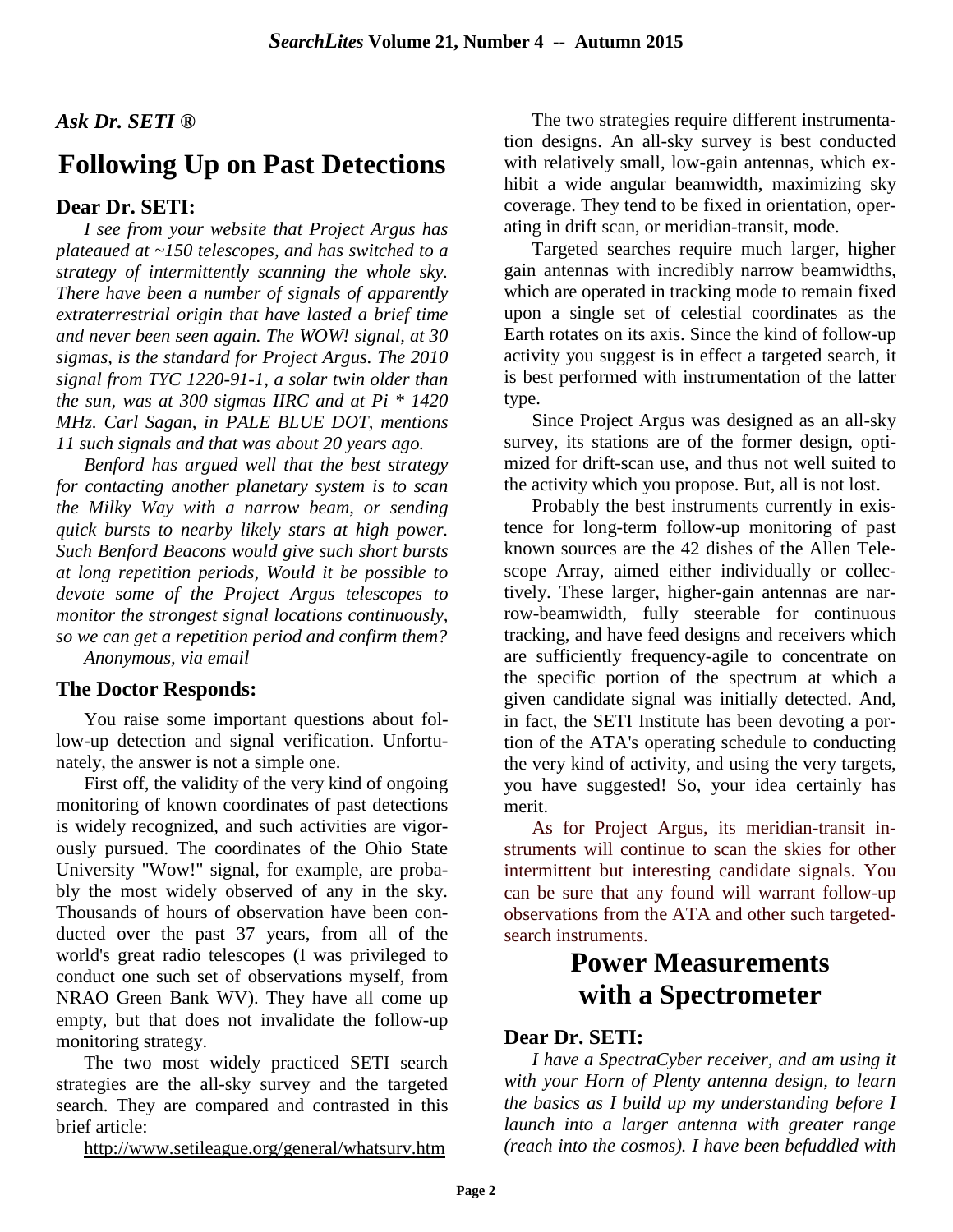*the SpectraCyber's output . It took me quite a while to discover that the voltage output was not proportional to power but that the IF gain setting was apparently proportional to power. I think it is because of the existence of a "baseline" voltage that comes from the square-law detector upon which rides the signal from the antenna which includes of course LNA noise, spillover, cable noise etc.* 

 *I find that I need the absolute value of some voltage which cannot be gotten from the IF gain setting. The variation of the "baseline" with temperature just adds another undesirable variable. I would like a system that gives me a Signal = constant (POWER) rather that Signal = constant (POWER + B) where B=baseline. Is this possible? James, SETI League member* 

### **The Doctor Responds:**

As you probably already know, James, radio telescopes typically operate in one of three modes: radiometer, spectrometer, or interferometer. Each has a distinct purpose and design strategy. A radiometer measures (and is calibrated for) the total incident power collected within its design bandwidth. A spectrometer displays (and compares the amplitude of) multiple frequency bins within its bandwidth. And an interferometer uses interference patterns between multiple antennas to increase spatial resolution, independent of amplitude calibration.

I think part of your confusion has to do with the fact that the Spectra Cyber is a spectrometer, not a radiometer. Thus, it was never intended to provide absolute (calibrated) power measurements. It should, however, be possible to determine the difference (in dB) between various spectral components. If you have a good hot source (say, the Earth, at an estimated 290 K) and an equally good cold source (say, the Northern sky, estimated at around 10 K), then you can use their indications to crudely calibrate your system to interpolate the noise temperature of objects in between those figures. You can pretty much ignore antenna temperature, since a horn (unlike a dish) does not exhibit spill-over, and is neither over- nor under-illuminated. But, unless the detector is operated in the middle of its square law region, and the signal strength variations are small, this will result in merely relative, not absolute, measurements. After all, a spectrometer is not a (much more expensive) calibrated radiometer!  $\cdot \cdot$ 

# **Event Horizon**

SearchLites readers are apprised of the following conferences and meetings at which SETI-related information will be presented. League members are invited to check our World Wide Web site (www.setileague.org) under *Event Horizon*, or email to us at info@setileague.org, to obtain further details. Members are also encouraged to send in information about upcoming events of which we may be unaware.

**October 12 - 16, 2015**: *66th International Astronautical Congress*, Jerusalem, Israel.

**February 11 - 15, 2016**: *AAAS Annual Meeting*, Washington, DC.

**April 16, 2016, 0000 UTC - 2359 UTC:**: Sixteenth annual SETI League *Ham Radio QSO Party*: 3.551, 7.0309, 7.2039, 14.084, 14.204, 21.306, and 28.408 MHz.

**April 17, 2016, 1300 EDT**: Twenty Second SETI League *Annual Membership Meeting*, Little Ferry NJ.

**May 27 - 30, 2016**: *Balticon 50*, Baltimore, MD.

**August 17 - 21, 2016:** *MidAmeriCon II*, the 74th World Science Fiction Convention. Kansas City, MO.

**September 26 - 30, 2016**: *67th International Astronautical Congress*, Guadalajara, Mexico.

**April 15, 2017, 0000 UTC - 2359 UTC:**: Seventeenth annual SETI League Ham Radio *QSO Party*: 3.551, 7.0309, 7.2039, 14.084, 14.204, 21.306, and 28.408 MHz.

**April 16, 2017, 1300 EDT**: Twenty Third SETI League *Annual Membership Meeting*, Little Ferry, NJ.

**September 25 - 29, 2017**: *68th International Astronautical Congress*, Adelaide, Australia. -



**Want a painless way to support The SETI League? Browse to www.smile.amazon.com. In the "Pick your own charitable organization" box, just type in "SETI League." Now, every time you shop Amazon, they will donate a half percent of your purchase price to SETI research!**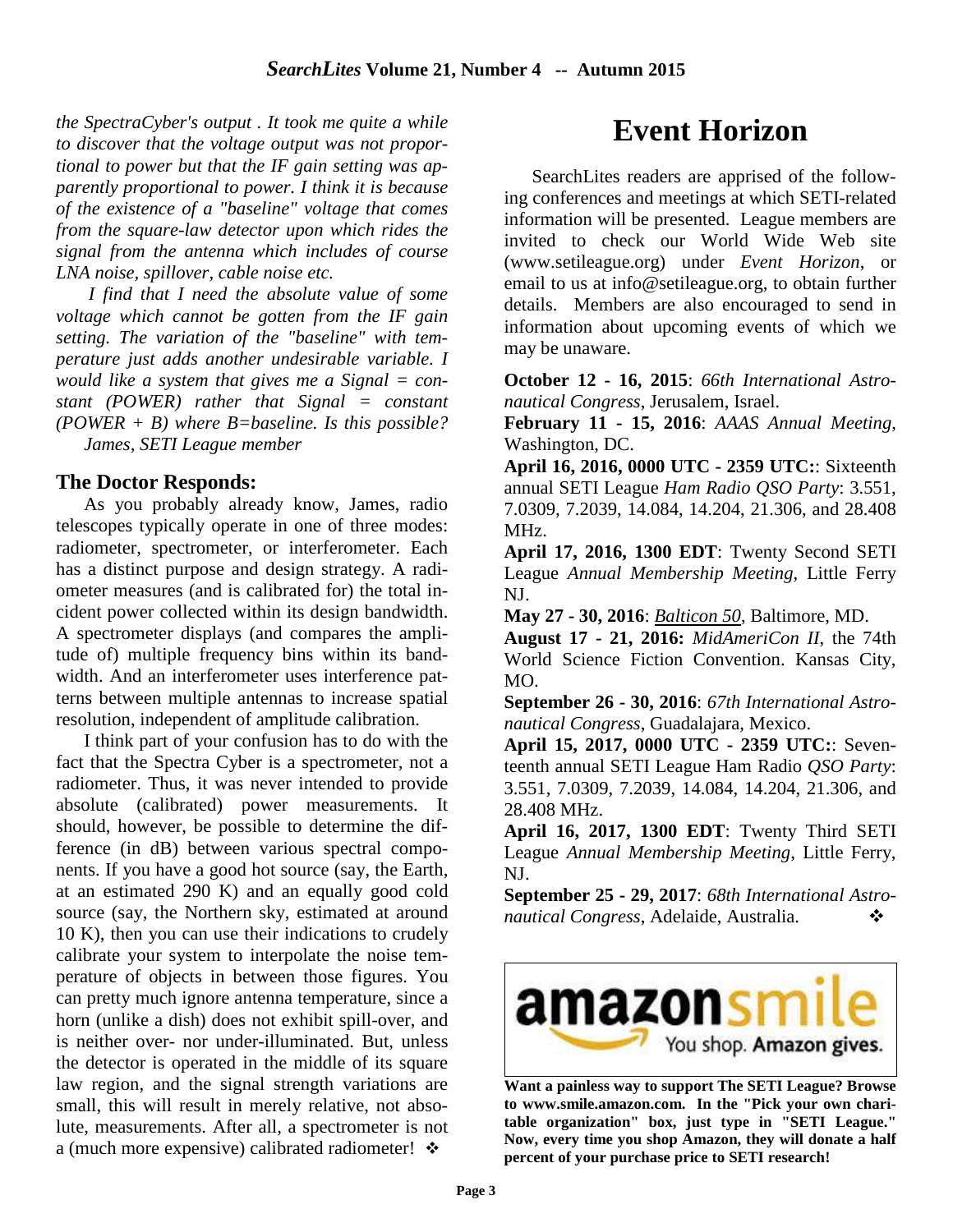## *Guest Editorials:*  **Knowable and Unknowable by Michael A.G. Michaud from the** *Centauri Dreams* **blog, used by permission**

#### **INTRODUCTION**

For centuries, many humans have believed that life and intelligence arise on other worlds. We have repeatedly anticipated their discovery, hoping to find them on the Moon, on the other planets of our solar system, and now on planets orbiting other stars.

More than a century ago, a few astronomers observing Mars at the limits of their instruments perceived lines on the Martian surface. Some came to an erroneous conclusion that they were channels or canals constructed by intelligent beings. A newer technology, robotic spacecraft, revealed in the 1960s that the canals did not exist outside the observers' imaginations.

Some things are not only unknown; they may be unknowable with the scientific means available to us at the time. That has led some very intelligent people to conclude that such things can never be known. French philosopher Auguste Comte declared in 1842 that, although we may learn the forms, distances, sizes and motions of stars, we can never know their chemical composition. Yet Fraunhofer already had discovered dark lines in the Sun's spectrum by an early form of the spectroscopy that later revealed the chemistry of astronomical objects. What seems unknowable now may become knowable later.

#### **SETI**

Before 1959, most astronomers would have said that detecting signals from technological civilizations at interstellar distances was impossible. Cocconi and Morrison pointed out that the means had come into our hands in the form of radio astronomy. What had been unknowable became knowable through scientific and technological advance. That inspired a Search for Extraterrestrial Intelligence that seeks evidence of extraterrestrial technology in the form of radio signals. What may be the least likely from of alien biology – a transmitting intelligence –seemed the easiest to detect with the means we had at that time.

After 55 years of intermittent searches, or about two human generations, we now have the perspective to treat SETI as an historical phenomenon. There have been well over one hundred search programs. Searches have been broadened beyond radio signals to visible regions of the spectrum and to the infrared, notably to seek emissions from Dyson spheres. This effort has constrained some dimensions of search strategy, such as the probability of beacons. Yet there has been no confirmed detection.

There are many potential explanations for SETI's lack of success. Here I will mention only one, voiced by

SETI pioneer Frank Drake: Radio and visual spectrum transmissions may be temporary artifacts of technological intelligence. There might be only a narrow window of time in the development of technological civilizations when noisy electromagnetic signals are generated in large amounts.

Those scientists who have dedicated much of their careers to SETI deserve respect for maintaining scientific standards as they sought to achieve a very difficult goal. Yet, after half a century, it is easy to become discouraged about SETI. We can hope that new observing capabilities like the Square Kilometer Array will make some form of detection more likely, but there is no guarantee of success. The lack of a confirmed finding could lead to a false negative, reflecting the limitations of our technologies, our search strategies, and our assumptions.

Civilizations more technologically advanced than ours might be invisible to our present means of searching. Compressed digital data may be indistinguishable from random noise. Arthur Clarke famously said that any sufficiently advanced technology would be indistinguishable from magic. What if a very advanced technology is indistinguishable from nature?

SETI Institute astronomer Seth Shostak was quoted as saying in 2011 that "If this experiment has merit, it's going to succeed within two or three decades. If it doesn't, then there's something fundamentally wrong with our assumptions." Shostak also has written that our own developmental trajectory suggests that, shortly after inventing technology capable of interstellar communication, a society also develops artificial intelligence. If so, AI may constitute the majority of the sentience in the cosmos. Consequently, looking for signals from habitable planets could be the wrong approach for SETI.

Eventual success still may be possible, though it might require a broader strategy and technical means not yet available to us. The existence of alien civilizations can not be disproved.

#### **WHY DO WE SEARCH?**

Why do we seek distant intelligence, even in the face of repeated failure? Is SETI just an extension of normal science? I suggested in 1993 that we search for communicating civilizations in the hope that contact with intelligent others will introduce new and hopefully positive factors into human affairs. (8) The discovery of extraterrestrial intelligence would involve much more than science, raising important philosophical and societal questions.

Even without a discovery, the search has inspired creative thought. As the SETI literature has grown and diversified, we have seen many proposed scenarios of discovery, and many different predictions of what contact might bring. What was once an exotic, small-scale scientific enterprise has led to a vast, multidisciplinary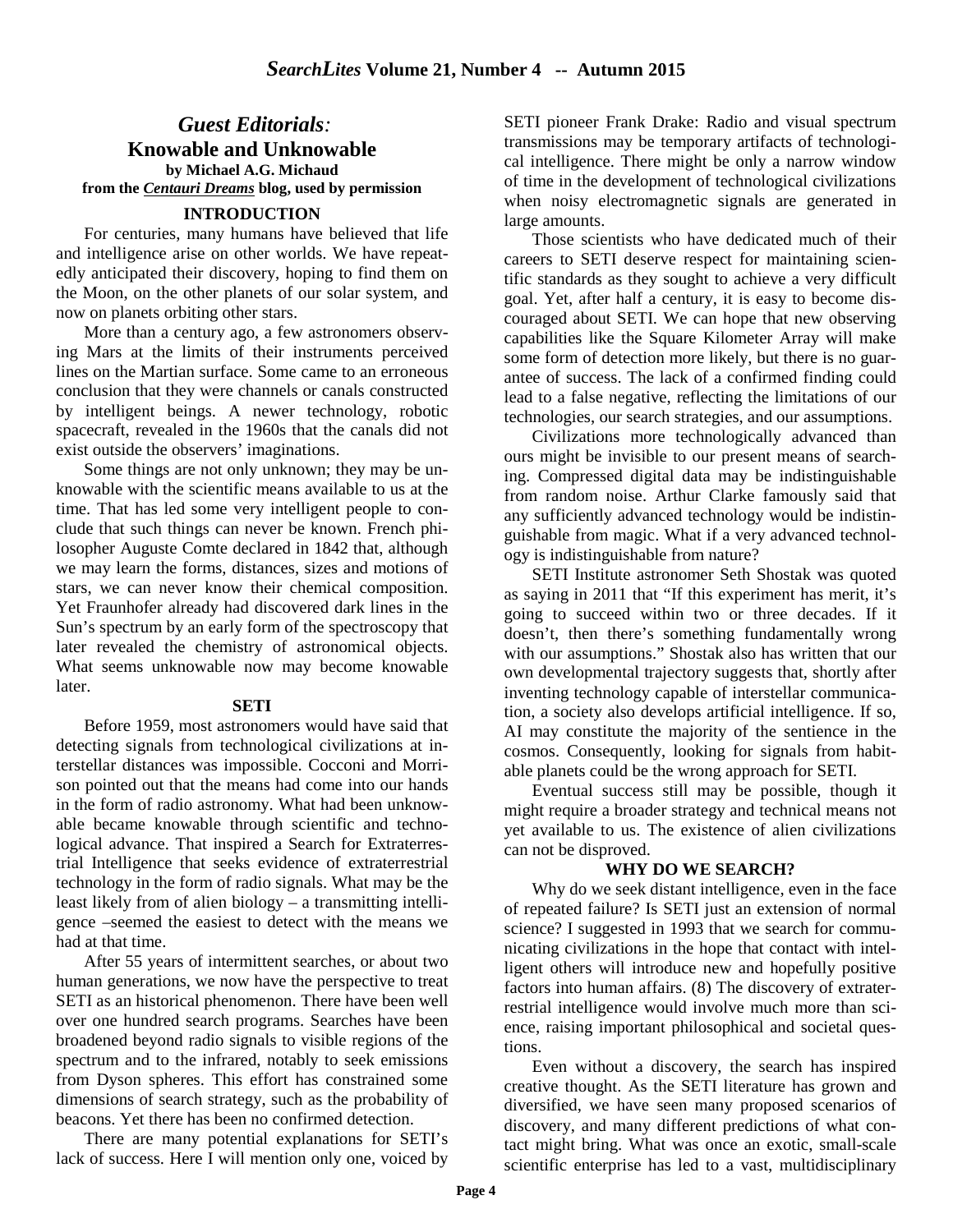thought experiment about the nature and behavior of intelligence, both on and beyond the Earth.

The prospect of interacting with an alien intelligence has stimulated both hopes and fears; predictions of the consequences have ranged from utopian to apocalyptic. Some authors have imagined extraterrestrials as noble, altruistic philosopher-kings who will help us to solve our problems. Others have imagined ruthless alien invaders who will enslave or destroy us.

These are exaggerations of our own behaviors, at our best and at our worst. It is time to escape Hollywood, particularly the tiresome invasion scenario. Astronomers Ivan Almar and Jill Tarter proposed a scale to categorize the impact of contact. Shostak gave us hypothetical examples based on that scale, ranging from benign to disastrous. He later published a fictional story which ended with the Earth's atmosphere bursting into flame.

#### **ACTIVE SETI**

That brings me to the debate about Active SETI, also known as Messaging to Extraterrestrial Intelligence. METI advocates wish to send unusually powerful targeted signals to alert other technological civilizations to our existence in the hope of stimulating a response.

It is easy to understand the frustration of those who have devoted their working lives to discovering signals generated by alien beings. But METI is not physical or biological science. It is an attempt to provoke a reaction from a technological civilization whose capabilities and intentions are not known to us. That reminds us that a factor is missing from the Drake Equation, a factor almost impossible to quantify: alien motivations. Intelligent beings can make choices and take actions. We cannot assume that their actions will be ones that we prefer. Our assumptions about alien behavior have not passed the empirical test.

METI advocates assume there could not be any negative consequences from contact, for two reasons. First, more technologically advanced extraterrestrials are benign, an unproven assumption. Chinese science fiction writer Cixin Liu put it this way:

On Earth, humankind can step onto another continent and, without a thought, destroy the kindred civilizations found there through warfare and disease. But when they gaze up at the stars, they turn sentimental and believe that if extraterrestrial intelligences exist, they must be civilizations bound by universal, noble, moral sentiments, as if cherishing and loving different forms of life are parts of a selfevident universal code of conduct.

Second, METI advocates assume that interstellar flight by robotic spacecraft is impossible. We humans already have reached all the planetary bodies in our own solar system through such spacecraft, a feat that many considered impossible as late as the 1950s. Some of our machines have left our solar system. There already exists an extensive scientific and engineering literature on interstellar probes, frequently reported on the Centauri Dreams blog. Before dismissing interstellar flight by machines on the basis of its cost to us, we should try to estimate its feasibility for a civilization much more technologically advanced than our own.

Consider an example from our own history. Humans began populating the Americas about 17,000 years ago. For thousands of years, after the land bridge closed, oceans insulated newly indigenous Americans from the peoples of other continents. Technological advance, in the form of reliable ocean-going ships and gunpowder weapons, made them vulnerable. The growing credibility of direct contact by uninhabited machines requires us to widen the range of possible consequences. Whatever the consequences of calling attention to ourselves might be, our descendants will not be able to opt out of them. Prudence suggests that we should conduct a global conversation on this issue before we embark on a sustained program of broadcasting our presence with more powerful transmissions.

Almar proposed what he called the San Marino scale, intended to quantify the potential hazard of transmissions. The main factors are the signal strength in relation to Earth's natural background radiation, and characteristics of the transmission such as direction and duration.

One approach would be to set quantitative thresholds for the proposed signals, such as the normal power, duration, and directionality of pulses from military and planetary radars. Above that level, transmissions would require approval from the organizations that fund, control, or regulate the largest radars and transmitting radio telescopes. Radio telescopes capable of transmitting powerful signals to distant stars have been funded by taxpayers, making their use a legitimate subject for governmental policy decisions.

A discussion, perhaps within the United Nations, could lead to an agreed statement of international policy on such transmissions. We already have seen successful examples of this procedure in space debris and in planetary defense against asteroid impacts. We could shift the debate to a more positive agenda. Expanding SETI beyond the microwave window could be more productive than sending our own signals. An editorial in Nature in 2009 put it this way: "Will we want to beam messages to those other Earths? That question is not resolved. But we should at least listen. Humankind may decide that it does not want to open its mouth, but it would be foolish to cover its ears."

#### **EXTRASOLAR PLANETS**

The discovery of planets in orbit around other stars is changing the game. We should recall that some as-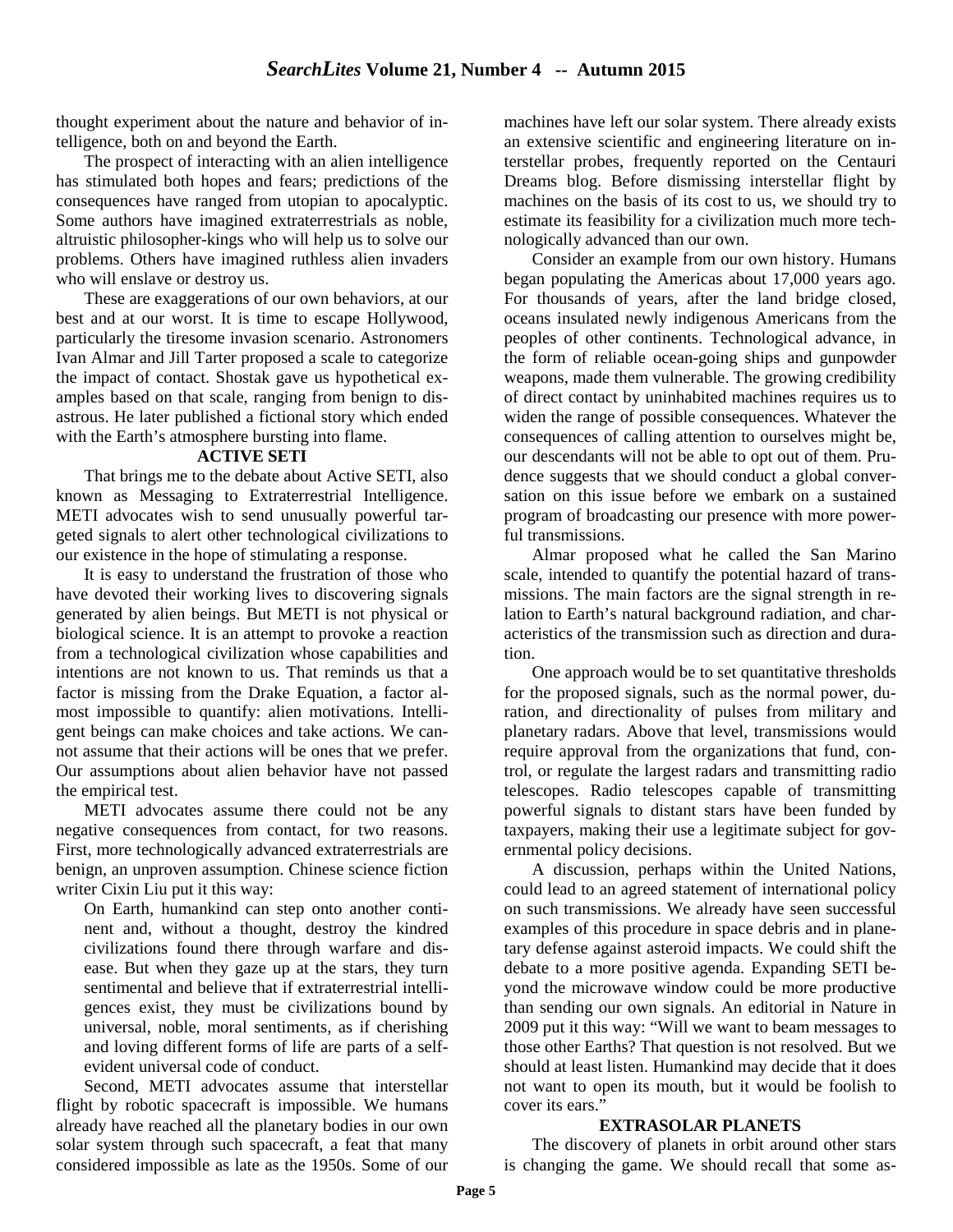tronomers had been skeptical, even dismissive, of the idea that such planets existed. Finding many extrasolar planets—including some that may be near analogs of the Earth—enables us to begin filling in the suitable planet factor in the Drake Equation. On this point, the SETI optimists were largely right. Thanks to technological advance and clever people, we soon may be able to search for what is likely to be far more widespread than transmitting civilizations: evidence of biology. What once was considered unknowable again is becoming knowable.

Searching for evidence of life with powerful new observing technologies coming on line in the next decade may have a higher probability of success than searching for signals from ETI. Finding a form of biology on one of those planets would give us a second data point for the life factor in the Drake equation, a second L. Some believe that discovering alien life is just a matter of time, effort, and improving technology. NASA's Chief Scientist was quoted as saying that we're going to have strong indications of life beyond Earth within a decade, and definitive evidence within 20 to 30 years.

That optimism is admirable. Yet the nagging voice of history suggests caution. We might recall older mistakes, such as interpreting the periodic darkening of the Martian surface as evidence of the seasonal spread of plant life.

At the same time, we should beware of false negatives due to the limitations of our equipment and our search strategies. Once again, we are observing at the limits of our technologies. A false negative might reflect our assumptions about extrasolar biology, which may be very different from the biology we know on Earth.

There also could be false positives, or evidence that is inconclusive or disputed. The Mars Rock controversy of 1996 may be a preview of what will happen. We are on the fringes of knowability, the time when observations are most likely to lead to ambiguous results.

Before astronomers began finding planets around other stars, our model of planetary systems was based on the one example we knew—our own solar system. Now we know that our case is not typical. Is that also true of biology, intelligence, and behavior? Our models of extrasolar life and intelligence, usually inspired by Earthly examples, may prove to be exceptions to galactic general rules. We may be underestimating how alien the products of utterly different evolutions could be. No one anticipated the strange creatures that scientists first found around Pacific sea floor vents in 1977. The search for extrasolar life will spark new thought experiments about the nature of very different evolutions.

Those who seek life on distant planets may be wise to remember the SETI experience. Like the search for signals, the search for extrasolar life may be more diffi-

cult than its most optimistic supporters/advocates foresee. Our expectations may exceed the grasp of science as we know it today. Yet a failure to detect such life would not prove the absence of life elsewhere.

While discovering simpler forms of life would be fascinating for scientists, non-intelligent life will inspire less public interest than alien intelligence. Such life can not grant us wisdom, nor can it threaten us. Emotional debates about the possible consequences of contact—our hopes and our fears– may fade. The SETI experience tells us that there is no guarantee of success. Yet the search is likely to continue, in one form or another.

#### **THE SECOND I**

Detecting a habitable world, or extraterrestrial life, could inspire greater optimism about finding ETI by making the existence of alien intelligence seem more probable. Could studies of extrasolar planets reveal evidence of a technological civilization? Some suggest that evidence of certain chemicals in exoplanet atmospheres may imply energy consumption or waste products of industry. But fuel burning and waste-generating industry may be temporary phenomena in a planet's history.

Observations might miss non-technological intelligence, or intelligence that employs technologies that we cannot detect or that are unknown to us. The discovery of an alien civilization may not mean communication with it; there could be contact without communication. What we are looking for is not a dialogue of centuries, but an existence proof.

A failure to find evidence of intelligence could discourage those who hope for inspiration or assistance from outside. We may never receive guidance from distant stars, leaving us responsible for our own fate. That could help revive the anthropocentrism that SETI has challenged for half a century.

Even if sapient aliens exist elsewhere in the galaxy, our inability to find them with existing technologies could leave us effectively alone. The scientific paradigm of Earth's uniqueness as the abode of life and intelligence has not yet been broken.

Finding ETI may be a multi-generational task. Discovery may require rigorous and repetitive searching and data analysis that last beyond individual human lifetimes. It may require a broader strategy, and a willingness to look in new places. It may require technical means not yet available to us.

#### **TRANSITION**

We are in a transitional period. While both SETI and the search for life on extrasolar planets will go on, we are seeing an implicit shift of emphasis from seeking deliberate signals of technological intelligence to searching for evidence of life, which may be much more common.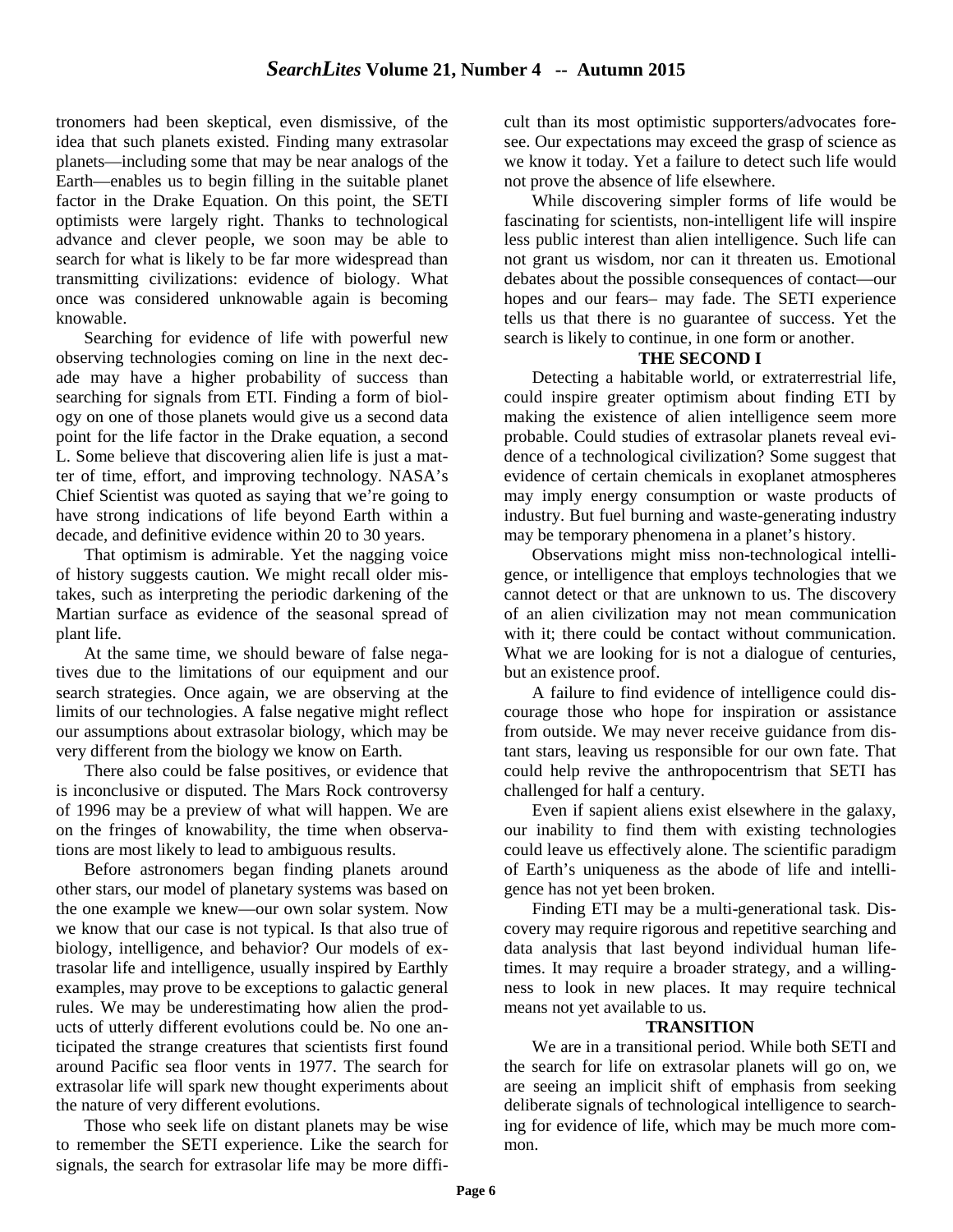A major factor in this shift is the vast disproportion in resources. The science of planet-hunting is funded much more generously than the science of seeking signals from other technological civilizations. SETI scientists can only dream of a taxpayer-funded capability equivalent to the Kepler telescope. Planet hunters hope to make use of several powerful new instruments (James Webb Space Telescope, Thirty Meter Telescope, Giant Magellan Telescope, European Very Large Telescope, Transiting Exoplanet Survey Satellite). But detecting Earth's twin may have to wait a decade or two.

Ultimately, we may need interstellar probes for closer observation of potential life-bearing planets. Except for our Moon, all of our explorations in our solar system have been conducted by machines, not by inhabited spacecraft. That is even more likely at the interstellar scale.

In the long run, our own interstellar probes could lead to a role reversal. If they are detected by intelligent aliens, the impact of contact might flow from us to them.

#### **EXPANSION**

There is another idea implicit in finding and characterizing distant worlds: some might be seen as future homes for our descendants. The theme of human expansion, so prominent in spaceflight literature, may be revived. As Paul Gilster put it, finding a habitable world within twenty light years, coupled with a failure of SETI, would be a powerful boost in building an interstellar consensus. The ambition to travel to those distant worlds, and to convert them to human use, could generate a paradigm that we might call anthropocentrism with a goal.

Statistically, the nearest non-transiting habitable zone Earth-size planet may be within 23 light years. One can envision a hundred year robotic mission to the star hosting such a planet; one human generation might start the project knowing that future generations would finish it.

Encouraging early work on interstellar probes is a small but necessary contribution. I hope that the new Nexus for Exoplanet System Science will reach out to those doing serious scientific and engineering work on interstellar flight by machines.

We may never find alien intelligences out there, but someday we may find extraterrestrial intelligences descended from us. What seems impossible now may become possible later.

Yet there is nothing inevitable about interstellar exploration. It has to be chosen as a course of action, and funded. We cannot foresee all the threats or opportunities that could motivate such ventures, nor can we be sure that those motivations will be enough to make starflight a necessary task for near future human generations.

If interstellar flight is possible, why don't we see them? Even if technological civilizations have the scientific and technological knowledge to launch interstellar probes, they may not do so. Expansion could fail if technological societies are unable to agree on a course of action. They may suffer failures of perception, failures of imagination, failures of nerve, or failures of politics.

#### **WHO WILL LEAD?**

What nation, or which people, will lead this effort? In the near term, the United States will remain the biggest player in space, with the world's largest and most diverse programs. But American elites lack consensus about where to go, or when. They are turning away from shared visionary goals that would require us to amass public resources for long-term, large scale noncommercial projects like interstellar exploration or eventual human expansion.

In 1989, as the Cold War was ending, Francis Fukuyama wrote that the worldwide ideological struggle that brought forth daring, courage, imagination, and idealism will be replaced by economic calculation, the endless solving of technical problems, environmental concerns, and the satisfaction of sophisticated consumer demands.

A society whose elites are preoccupied with immediate gratification will not support the vision of human expansion. Some pessimists have suggested that the age of manned spaceflight may be coming to a close. Others express nostalgia for an age of exploration that ended with the mission to Pluto. Analysts predict that China will become the world's largest economy less than fifteen years from now. China's space program is newer and smaller than its American counterpart, but it is growing. China is on the rise, with a determination to succeed in great societal endeavors and an authoritarian political system which makes that possible.

History is not about immutable fate. It is about the choices that humans make.

I end with a quotation from another non-scientist, William Shakespeare:

There is a tide in the affairs of men Which, taken at the flood, leads on to fortune… On such a full sea are we now afloat: And we must take the current when it serves, Or lose our ventures.

<u>कारण कर</u>

**Disclaimer:** The opinions expressed in editorials are those of the individual authors, and do not necessarily reflect the position of The SETI League, Inc., its Trustees, officers, Advisory Board, members, donors, or commercial sponsors.